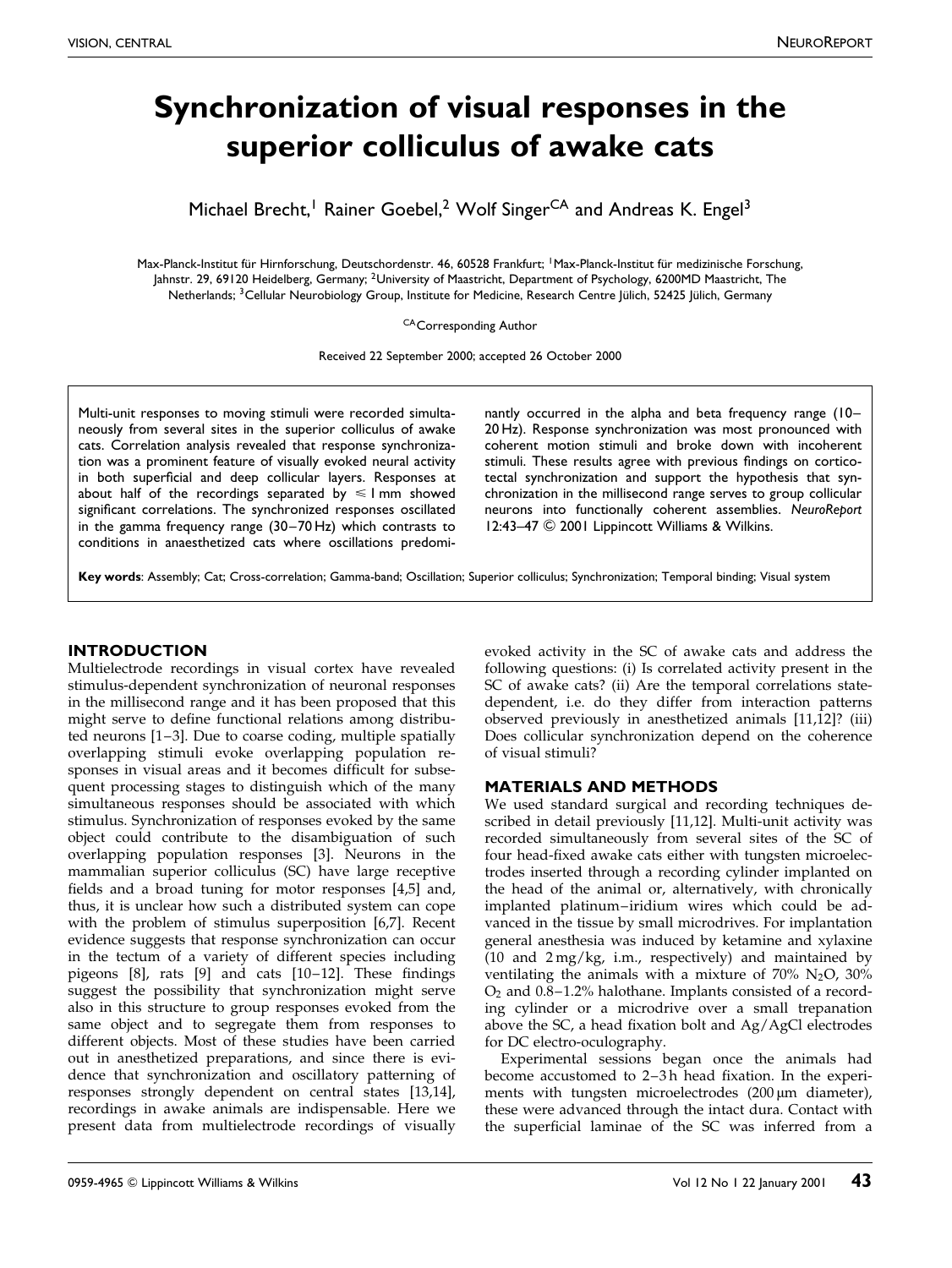sudden onset of visually evoked activity and depth below the SC surface was then estimated from micromanipulator readings. Signals were amplified  $\times 10\,000$ , band-pass filtered between 1 and 3 kHz and fed through a Schmitt trigger. Threshold for spike detection was set to two times the noise level. A variety of natural and computer generated visual stimuli were presented. Computer-generated visual stimuli comprised gratings, radially moving flowfields, and patterns of parallel moving random dots which were presented at a frame rate of 100 Hz on a RGB monitor. Natural stimuli included objects like rulers, or hands that were moved at variable distances and speeds through the receptive fields of the respective cells. For all neuronal responses peristimulus-time histograms as well as auto- and cross-correlation functions were computed. To assess the significance of the correlogram modulation, a generalized Gabor function was fitted to the correlograms [\[15\].](#page-4-0) Since our study focuses on the synchronization behavior of collicular neurons, only data from cross-correlation analysis are presented here.

Although the animals under study were not required to fixate, DC electro-oculography revealed that they did relatively few eye movements during recording sessions. When eye movements occurred they consisted of both saccades and pursuit movements. All of the correlation patterns described here, including the broad correlation peaks shown in Fig. [2e](#page-3-0) could be observed in recording episodes free of eye movements.

#### RESULTS

Data were obtained from 220 multi-unit recording sites. Assuming a transition from superficial to deep collicular layers  $1000 \mu m$  below the SC surface, recordings were distributed roughly equally between superficial and deep layers. Cross-correlation analysis was performed for a total of 310 recording pairs comprising 187 intercollicular pairs (electrodes located in the right and left SC, respectively) and 123 intracollicular pairs. Not all pairs of recordings were tested with the whole set of visual stimuli. As specified in Table 1, a majority of cell pairs was tested with handheld stimuli and moving dot patterns, and a smaller subset of recording pairs with flowfields or whole field gratings.

Response synchronization was abundant in the SC of awake cats and occurred with all of the applied stimuli.

Table I. Numbers of pairs and incidence of synchrony with different types of visual stimuli.

| Stimulus type                | No. pairs<br>tested | No. pairs showing<br>synchrony |
|------------------------------|---------------------|--------------------------------|
| Hand-held stimuli            | 197                 | 43 (22%)                       |
| Person moving through the RF | 182                 | 29 (16%)                       |
| Moving dot patterns          | 40                  | 8 $(20\%)^*$                   |
| <b>Flowfields</b>            | 30                  | 5(17%)                         |
| Gratings                     | 24                  | 19 (80%)                       |
|                              |                     |                                |

Note that many of the 310 recordings pairs were tested with multiple visual stimuli. Handheld stimuli were usually moved at speeds around 5 deg/s and consisted of a handheld pen or a handheld ruler. Moving dot patterns, flowfields and gratings were displayed on a computer monitor which subtended  $35 \times 25^{\circ}$  of the central visual field. Gratings had a spatial frequency of  $0.1^{\circ}$ .

This value applies to dot displays with coherent motion only.

Figure [1a](#page-2-0) shows a typical example of synchronized multiunit responses recorded in the superficial layers of the right SC. To quantify the correlation strength we selected for each pair of recording sites the cross-correlogram with the strongest modulation of all stimulation conditions. The grand average of the modulation amplitude (height of the center peak divided by the offset of the correlogram [\[15\]\)](#page-4-0) of these correlograms was  $0.40 \pm 0.23$  (s.d.). As shown in Fig. [1b](#page-2-0), significant correlations were less frequent in intercollicular pairs (12%) than in intracollicular pairs (46%;  $p < 0.001$ , U-test). Most intracollicular pairs were recorded with a horizontal electrode separation of  $\leq 1$  mm and a vertical electrode separation of  $< 0.5$  mm. The majority of recordings were therefore intralaminar, i.e. they were restricted to either superficial or deep layers. In a subset of data we compared the probability of intracollicular synchronization as a function of horizontal electrode distance (Fig. [1c](#page-2-0)). For sites with  $> 1.5$  mm separation the incidence of synchronization was 2-fold lower than for sites separated by  $< 1.5$  mm (  $p = 0.015$ , U-test).

In a substantial fraction of cases, the neuronal interactions were characterized by an oscillatory patterning. Such oscillations appeared in 31% of the pairs exhibiting significant correlations (considering only the correlogram with the strongest modulation amplitude for each pair). As shown in Fig. [1d](#page-2-0), the distribution of oscillation frequencies was bimodal with distinct peaks in the alpha/beta (10- $20$  Hz) and in the gamma range  $(30-70$  Hz), respectively. In most of the cases, the correlation peak occurred at close to zero phase lag, the phase shifts being  $\lt 5$  ms in  $>80\%$  of the correlograms with the strongest modulation (Fig. [1e](#page-2-0)). The distribution of peak widths indicates that in a substantial fraction of cases the peaks were rather narrow, the median width (at half height) being around 25 ms (Fig[. 1f\)](#page-2-0).

The correlation patterns depended on the type of visual stimuli presented (Table 1). Drifting whole field gratings were particularly effective in inducing synchronization and strong oscillatory patterning. They evoked synchronized responses in 80% (19 of 24) of the intracollicular recording pairs while other stimuli induced synchronized responses only in around 20% of the pairs (see Table 1,  $p < 0.05$ , Utest). Of the 24 pairs tested with gratings only six pairs (25%) exhibited synchronized responses when stimulated with a handheld ruler.

To test whether response synchronization depended on the coherence of the visual stimuli we presented random dots patterns whose motion coherence was parametrically varied (Fig. [2\).](#page-3-0) In eight of 40 recording pairs tested in this way, coherently moving dots (the same spatial displacement applied to all dots from frame to frame) evoked synchronized responses that oscillated in the gamma frequency range. This oscillatory patterning broke down, however, as soon as the patterns were made incoherent by adding noise, i.e. by spatially displacing a fraction of dots at random between frames. Addition of 10% noise was sufficient to abolish gamma oscillations ( $p < 0.01$ , U-test). The modulation amplitude of correlograms was not significantly different for coherent motion stimuli  $(0.31 \pm 0.21)$ and noise (100%) stimuli (0.25  $\pm$  0.27). As shown in Fig. [2,](#page-3-0) this dependence of high-frequency oscillations on stimulus coherence could be observed both in the superficial and deep collicular layers. While precise synchronization and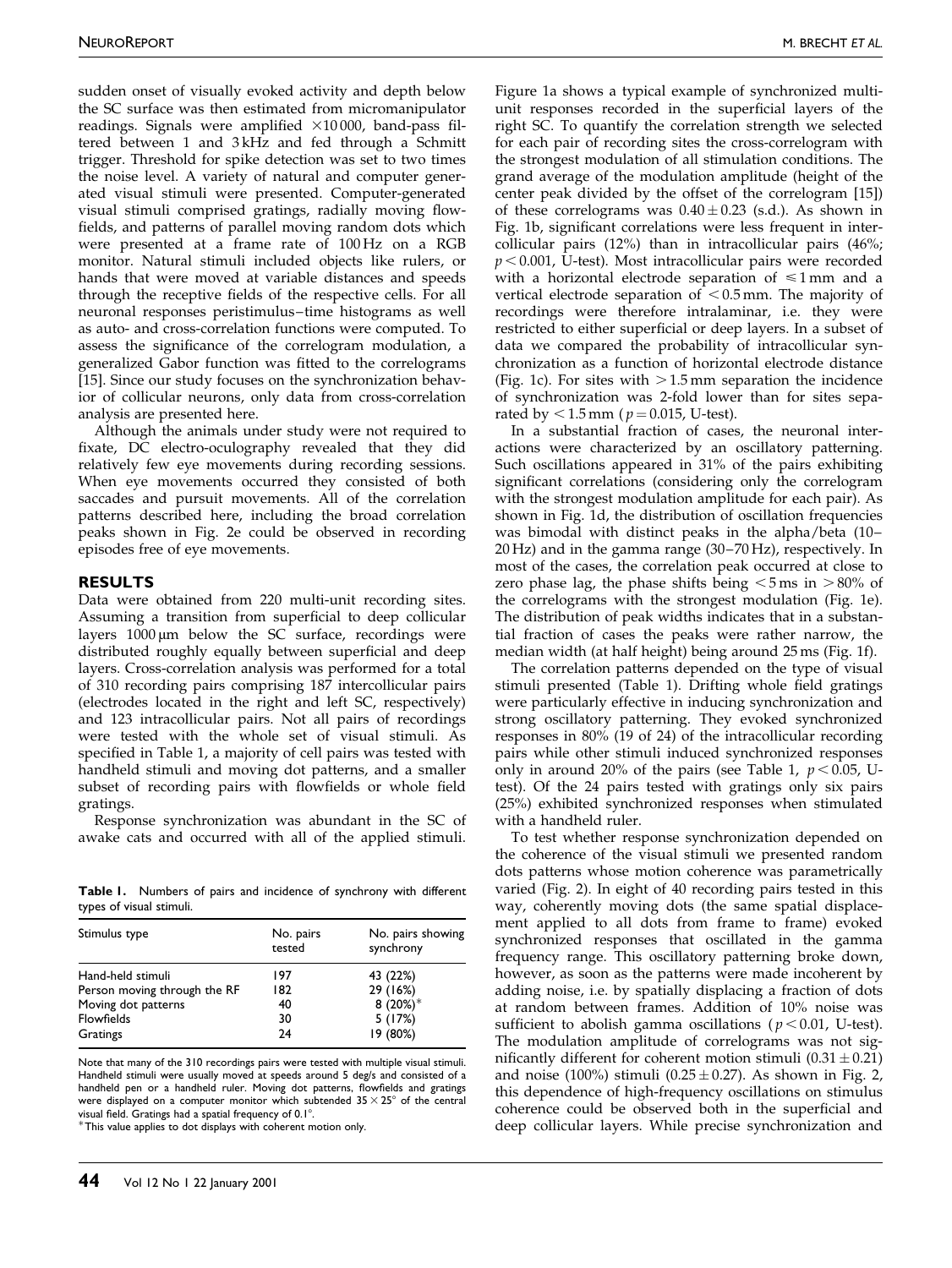<span id="page-2-0"></span>

Fig. 1. Parameters of the correlation patterns recorded in awake cats. (a) Example of a cross-correlogram with strong oscillatory modulation. Cells were activated with a coherently moving dot pattern. Recordings were made from superficial SC layers. The black continuous line superimposed to the correlogram represents the generalized Gabor function that was fitted to the data.  $\varphi$ , phase shift of the center peak; F, frequency of the modulation. (b) Comparison of the incidence of neuronal synchronization for intra- and intercollicular pairs. The light grey columns (% Sync Epochs) refer to the percentage of stimulation epochs (ten stimulus repetitions each) in which synchronization was observed. Dark columns (% Sync Pairs) refer to incidence of pairs where synchronization was observed in at least one stimulation epoch. (c) Dependence of the probability of intracollicular synchronization on electrode distance. Data are from 18 penetrations in which we recorded with three evenly spaced electrodes. Conventions for dark and light grey columns as in (b). (d) Distribution of oscillation frequencies. (e) Cumulative distributions of the absolute phase values, i.e. the lateral displacement of the correlogram center peaks as inferred from the fitted function. The dashed line indicates the median absolute phase value. (f) Cumulative distribution of peak width. The dashed line indicates the median. Peak width was inferred from the fit with a generalized Gabor function and computed at half height of the center peak. Note that in (d-f), only the respective correlogram with the strongest modulation amplitude for each pair with significant interactions has been included.

oscillatory patterning of responses were abolished by noise stimuli, these stimuli could evoke broad correlation peaks with a width of up to  $70-100 \text{ ms}$  at half height. As illustrated by the example in Fig. [2e](#page-3-0), increasing noise levels could lead to a progressive increase in the width of these broad peaks. The effect of motion noise on the offset of the correlograms was variable.

## **DISCUSSION**

Our data show that response synchronization and oscillatory modulation of synchronized responses occur frequently and for a variety of stimulation protocols in the SC of awake cats. The synchronization patterns observed in the SC resemble those described previously in the visual cortex with respect to their strength, phase relationships, temporal precision and oscillatory patterning (for review see  $[1-3]$ ). This is not surprising given the massive cortical input to the SC [\[16\]](#page-4-0) and the evidence that collicular responses get synchronized with cortical activity [\[11\].](#page-4-0) The probability, strength and the temporal patterning of response synchronization in the colliculus depend on a number of factors such as the animal's state of arousal (see below), the distance between cells, and the coherence of applied stimuli. These dependencies, too, resemble those identified previously for cortical responses [17-21].

When compared with previous data obtained in the SC of anesthetized cats [\[12\],](#page-4-0) the present results provide clear evidence that collicular correlation patterns are state dependent, in a way that is similar to the state dependence of cortical synchronization phenomena [\[13,14\].](#page-4-0) Oscillation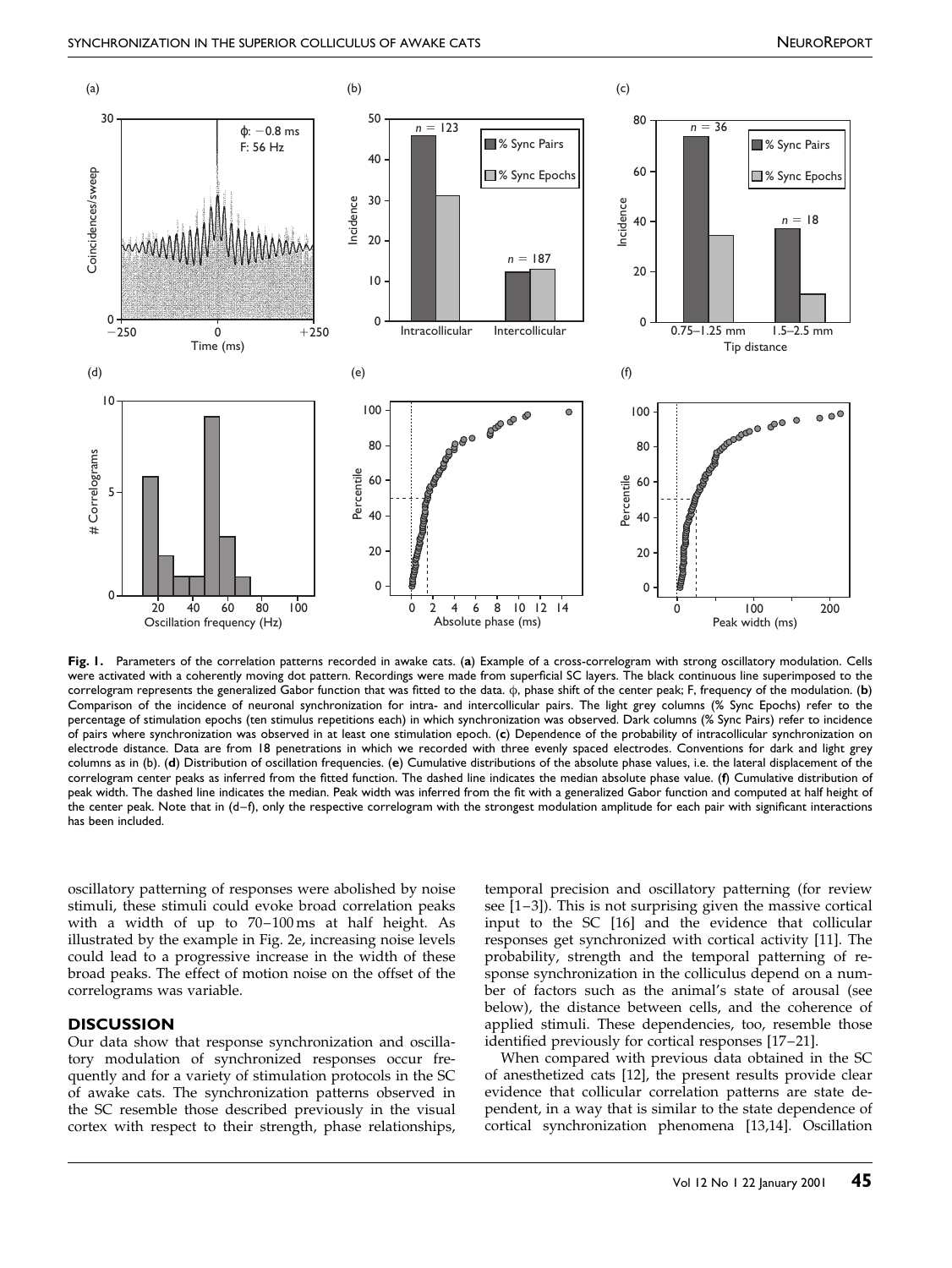<span id="page-3-0"></span>

Fig. 2. Effect of stimulus coherence on neuronal interactions in the SC. The figure illustrates one case in which simultaneous recordings  $(1, 2)$ were made in the deep layers of the SC (a,d) as well as one example for simultaneous recordings  $(3, 4)$  from the superficial SC layers  $(b,e)$ .  $(c)$ Three types of whole-field random dot stimuli were employed: Either coherently upward moving dots (top), upward moving dots intermixed with 10% dots displaced randomly from each frame to the next (middle), or with 100% dots showing random spatial displacement in every frame (bottom). (d) Cross-correlograms computed for the responses at sites 1 and 2 under the three different stimulation conditions. Note that the coherent motion stimulus induces pronounced synchronous gammaoscillations (top correlogram) which disappear with the less coherent visual stimuli (middle and bottom correlograms). F, oscillation frequency. (e) Similar effects are visible in the cross-correlograms computed for sites 3 and 4. The gamma-oscillation occurs only in response to the coherent motion stimulus (top correlogram). In this case, a broad correlation peak is observed in the responses to the more incoherent stimuli (middle and bottom correlogram). Note that the peak width (W, computed as width at half height) increases with increasing noise level. Where present, the black continuous line superimposed to the correlograms represents the generalized Gabor function that was fitted to the data.

frequencies are higher and average phase lags smaller in the awake than in the anesthetized animal. In the latter, oscillations in the SC occurred predominantly in the alpha/beta frequency range, and only 60% of the pairs showed cross-correlograms with phase lags of  $\leq$  5 ms [\[12\].](#page-4-0) However, it needs to be emphasized that visual stimulation conditions in the awake animals differed from to those applied in the anesthetized preparation where we had used mainly light bars as stimuli [\[12\].](#page-4-0) Moreover, the awake animals examined in the present study were not trained to visual fixation and, hence, eye movements might have affected our results. However, DC electro-oculography (see Materials and Methods) revealed that, with the stimuli used here, the animals made either no or only low-gain pursuit movements during the stimulation episodes sampled for correlation analysis.

The dependence of the temporal patterning on stimulus coherence also suggests close similarities between collicular and cortical synchronization. As shown previously [\[12\],](#page-4-0) temporal correlations in the SC depend on whether the cells are responding to the same or to different objects, synchrony being observed only in the former case, but not the latter. The same effect has been documented for a variety of visual cortical areas in cats and monkeys (for review see [1-3]). Along similar lines, our measurements with random-dot stimuli demonstrate a dependence of collicular synchrony on motion coherence. We have recently applied the same stimulation paradigm to cortical neurons in the cat and obtained very similar results [\[22\].](#page-4-0) Thus, we observed a loss of gamma oscillations with noise in the patterns and, furthermore, a decrease in the precision of synchrony (as measured by correlogram peak widths) with a decrease in the coherence of visible motion (i.e. increase in the noise level). The differences between correlations evoked by computer generated stimuli such as gratings and those correlations evoked by handheld stimuli could be related to a variety of factors such as stimulus size, velocity, stability etc.

As we have suggested previously, stimulus- and statedependent synchronization among collicular neurons might serve the disambiguation of collicular activity patterns in cases where the animal has to select between multiple targets for an orienting response [\[11,12\].](#page-4-0) The present finding of fast oscillations and precise synchrony in the awake cat SC is in line with this hypothesis. Supportive evidence for a possible functional role of collicular synchrony comes from recent microstimulation experiments that we have performed in awake cats [\[23\].](#page-4-0) In these measurements, we investigated eye movements evoked by synchronous or asynchronous electrical pulse trains applied to multiple sites in the deep SC layers. These experiments revealed a critical influence of the relative timing of the microstimulation pulses on the saccadic eye movements. When the trains of stimulation pulses applied to different sites were synchronized (phase shifts  $<$  5 ms), averaging of the individual saccade vectors was observed. However, asynchronous (phase shifts  $>5$  ms) delivery of the pulses led to summation of the individual saccade vectors, as if the stimulation trains had been applied in succession [\[23\].](#page-4-0) Thus, the relative timing of neuronal signals on a millisecond scale appears to be critical for the motor output of the system. As shown here, the temporal precision of naturally occurring synchrony is in good agreement with the coincidence window defined by these microstimulation experiments and, together, these studies open up the possibility that spike timing might be involved in collicular target selection.

#### **CONCLUSION**

Our results show that response synchronization is a prominent feature of visually evoked neural activity in